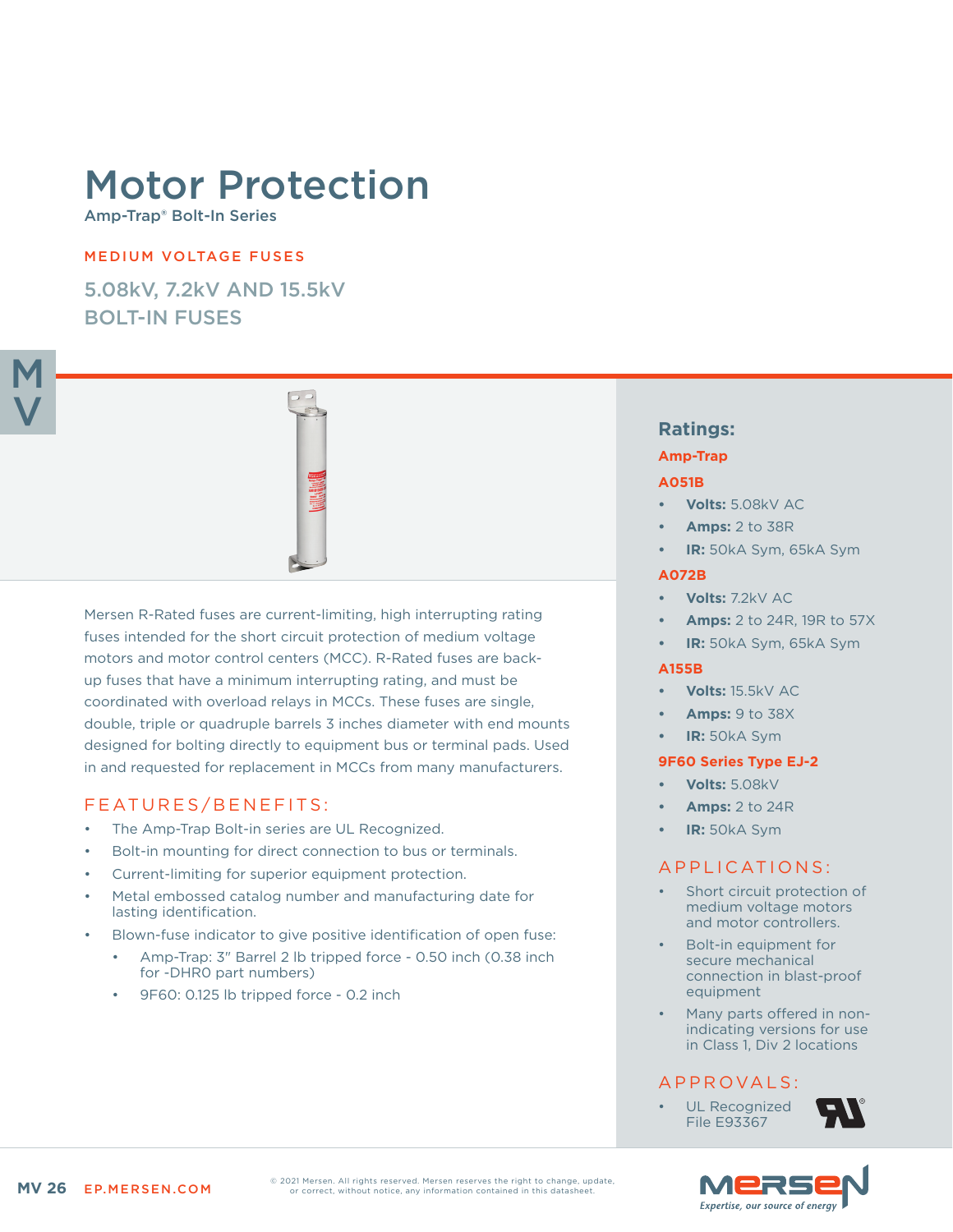#### DEFINITIONS:

**R-Rating:** R-Rated fuses are back-up fuses that operate as follows (Per IEEE C37.42-2016): An R-Rated fuse will melt in the range of 15 to 35 seconds at a value of current equal to 100 times the "R" rating.

**Back-up Current-Limiting Fuses:** A back-up current-limiting fuse is a fuse that can interrupt any current between its rated minimum interrupting current and its maximum interrupting current. Back-up fuses are not designed or intended to open under overload conditions.

**Continuous Ampere Rating at 40°C:** The continuous amp rating defines the thermal capability of the fuse per IEEE C37.42-2016 and should not be the sole factor in fuse selection.

# 5.08 kV / 7.2 k V BOLT-IN FUSES:

|                    |                | <b>Continuous</b>               | <b>Minimum</b>                | <b>No</b>             | Fig.        |            | 1 Phase interrupting rating     |                           |  |
|--------------------|----------------|---------------------------------|-------------------------------|-----------------------|-------------|------------|---------------------------------|---------------------------|--|
| <b>Catalog No.</b> | <b>Size</b>    | Amp rating<br>at $40^{\circ}$ C | <b>Interrupting</b><br>Rating | of/<br><b>Barrels</b> |             | Indicating | <b>UL Component Recognition</b> | <b>Max Voltage Tested</b> |  |
|                    |                |                                 | <b>RMS Amp</b>                |                       |             |            | Max IR RMS Sym                  | <b>Max IR RMS Sym</b>     |  |
| A051B1DAR0-2R      | 2R             | 70                              | 190                           |                       | A           | Yes        | 65kA at 5.08kV                  | 65kA at 5.5kV             |  |
| A051B1DAR0-3R      | 3R             | 100                             | 225                           |                       |             |            |                                 |                           |  |
| A051B1DAR0-4R      | 4R             | 130                             | 330                           |                       |             |            |                                 |                           |  |
| A051B1DAR0-6R      | 6 <sub>R</sub> | 170                             | 500                           |                       |             |            |                                 |                           |  |
| A051B1DAR0-9R      | 9 <sub>R</sub> | 200                             | 740                           |                       |             |            |                                 |                           |  |
| A051B1DAR0-12R     | 12R            | 230                             | 955                           |                       |             |            |                                 |                           |  |
| A051B2DAR0-18R     | <b>18R</b>     | 390                             | 1440                          |                       |             |            |                                 |                           |  |
| A051B2DAR0-24R     | 24R            | 450                             | 1910                          |                       |             |            |                                 |                           |  |
| A051B2DAR0-32R     | 32R            | 600                             | 2500                          | 2                     | B           | Yes        |                                 |                           |  |
| A051B2DAR0-38R     | 38R            | 700                             | 3100                          |                       |             |            |                                 |                           |  |
| A051B3DAR0-48X     | 48X            | 750                             | 3600                          |                       | $\sim$<br>U | Yes        |                                 | 50kA at 5.2kV             |  |
| A051B3DAR0-57X     | 57X            | 900                             | 4500                          | 3                     |             |            | 50kA at 5.08kV                  |                           |  |

#### **5.08kV R-Rated Amp-Trap Bolt-In Series**

#### **7.2kV R-Rated Amp-Trap Bolt-In Series**

|                    |                | <b>Continuous</b>               | <b>Minimum</b>                                  | <b>No</b>                     |      |            | 1 Phase interrupting rating                                 |                                             |  |
|--------------------|----------------|---------------------------------|-------------------------------------------------|-------------------------------|------|------------|-------------------------------------------------------------|---------------------------------------------|--|
| <b>Catalog No.</b> | <b>Size</b>    | Amp rating<br>at $40^{\circ}$ C | <b>Interrupting</b><br>Rating<br><b>RMS Amp</b> | of<br><b>Barrels</b>          | Fig. | Indicating | <b>UL Component</b><br><b>Recognition</b><br>Max IR RMS Sum | <b>Max Voltage Tested</b><br>Max IR RMS Sum |  |
| A072B1DAR0-2R      | 2R             | 70                              | 190                                             |                               |      | <b>Yes</b> |                                                             | 65kA at 7.7kV                               |  |
| A072B1DAR0-3R      | 3R             | 100                             | 225                                             |                               | Α    |            |                                                             |                                             |  |
| A072B1DAR0-4R      | 4R             | 130                             | 330                                             |                               |      |            |                                                             |                                             |  |
| A072B1DAR0-5R      | <b>5R</b>      | 150                             | 400                                             |                               |      |            |                                                             |                                             |  |
| A072B1DAR0-6R      | 6 <sub>R</sub> | 170                             | 500                                             |                               |      |            | 65kA at 7.2kV                                               |                                             |  |
| A072B1DAR0-9R      | 9R             | 200                             | 740                                             |                               |      |            |                                                             |                                             |  |
| A072B1DAR0-12R     | 12R            | 230                             | 955                                             |                               |      |            |                                                             |                                             |  |
| A072B2DAR0-18R     | <b>18R</b>     | 390                             | 1440                                            | $\overline{\phantom{0}}$<br>c |      |            |                                                             |                                             |  |
| A072B2DAR0-24R     | 24R            | 450                             | 1910                                            |                               | B    |            |                                                             |                                             |  |

 $\frac{1}{0}$ 

 $1.53$ <br>(38.8mm)

 $-$  .44 x .91<br>(11 x 23mm)





# V

M

d I

71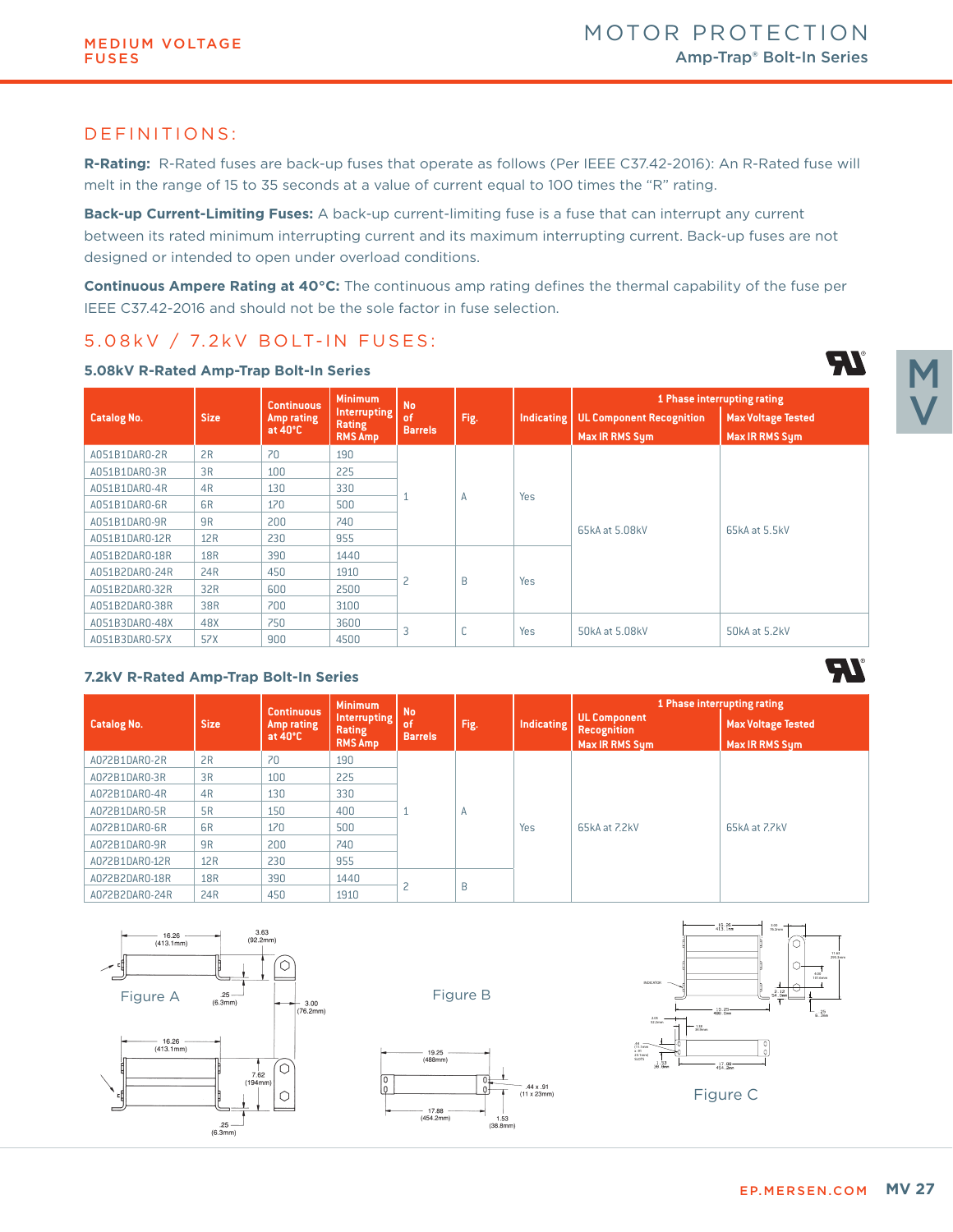# 5.08 kV / 7.2 kV BOLT-IN FUSES:

#### **5.08kV R-Rated 9F60, EJ-2 Bolt-In Series, for use in Mebane Style Switchgear**

| <b>Catalog No.</b> | <b>Size</b>    | <b>Continuous</b><br>Amp rating<br>at $40^{\circ}$ C | Rated<br><b>Minimum</b><br>Interrupting<br><b>Current</b> |                        |   | Indicating | <b>Dimension</b><br>L Inches/<br>[mm] | UL Component   Max Voltage<br><b>Recognition</b><br>Max IR RMS<br><b>Sym</b> | <b>Tested</b><br>Max IR RMS Sym |
|--------------------|----------------|------------------------------------------------------|-----------------------------------------------------------|------------------------|---|------------|---------------------------------------|------------------------------------------------------------------------------|---------------------------------|
| 9F60LXD702         | 2R             | 70                                                   | 195                                                       |                        |   |            |                                       |                                                                              |                                 |
| 9F60LXD703         | 3R             | 100                                                  | 270                                                       |                        |   |            |                                       |                                                                              |                                 |
| 9F60LXD704         | 4 <sub>R</sub> | 130                                                  | 370                                                       | No of Barrels   Figure |   |            |                                       |                                                                              |                                 |
| 9F60LXD706         | 6 <sub>R</sub> | 170                                                  | 580                                                       |                        | D | Yes        |                                       | 50kA at 5.08kV                                                               | 50kA at 5.08kV                  |
| 9F60LXD709         | 9 <sub>R</sub> | 200                                                  | 820                                                       |                        |   |            |                                       |                                                                              |                                 |
| 9F60LXD712         | 12R            | 230                                                  | 1150                                                      |                        |   |            |                                       |                                                                              |                                 |
| 9F60MXD718         | <b>18R</b>     | 390                                                  | 1800                                                      |                        |   |            |                                       |                                                                              |                                 |
| 9F60MXD724         | 24R            | 450                                                  | 2400                                                      |                        | Е |            |                                       |                                                                              |                                 |

*\*\* All part numbers available without indication by substituting "DHR0" w/ "DHRN". Example: A051B1DHRN-24R*

#### **5.08kV R-Rated 9F60, EJ-2 Bolt-In Series, for use in Mebane Style Switchgear - Alternate Bolt Configuration**

| <b>Catalog No.</b> | <b>Size</b>    | <b>Continuous</b><br>Amp rating<br>at $40^{\circ}$ C | Rated<br><b>Minimum</b><br>Interrupting<br><b>Current</b> |                                     |   | Indicating | <b>Dimension</b><br>L Inches/<br>[mm] | <b>UL Component</b><br>Recognition<br><b>Max IR RMS</b><br><b>Sym</b> | <b>Max Voltage</b><br><b>Tested</b><br>Max IR RMS Sym |
|--------------------|----------------|------------------------------------------------------|-----------------------------------------------------------|-------------------------------------|---|------------|---------------------------------------|-----------------------------------------------------------------------|-------------------------------------------------------|
| 9F60LXD402         | 2R             | 70                                                   | 195                                                       |                                     |   |            |                                       |                                                                       |                                                       |
| 9F60LXD403         | 3R             | 100                                                  | 270                                                       |                                     |   |            |                                       |                                                                       |                                                       |
| 9F60LXD404         | 4R             | 130                                                  | 370                                                       | No of Barrels   Figure<br>$\bigcap$ |   |            |                                       |                                                                       |                                                       |
| 9F60LXD406         | 6 <sub>R</sub> | 170                                                  | 580                                                       |                                     |   |            |                                       |                                                                       |                                                       |
| 9F60LXD409         | 9 <sub>R</sub> | 200                                                  | 820                                                       |                                     |   | Yes        |                                       | 50kA at 5.08kV                                                        | 50kA at 5.08kV                                        |
| 9F60LXD412         | 12R            | 230                                                  | 1150                                                      |                                     |   |            |                                       |                                                                       |                                                       |
| 9F60MXD418         | <b>18R</b>     | 390                                                  | 1800                                                      |                                     |   |            |                                       |                                                                       |                                                       |
| 9F60MXD424         | 24R            | 450                                                  | 2400                                                      |                                     | G |            |                                       |                                                                       |                                                       |

*\*\* All part numbers available without indication by substituting "DHR0" w/ "DHRN". Example: A051B1DHRN-24R*









M

V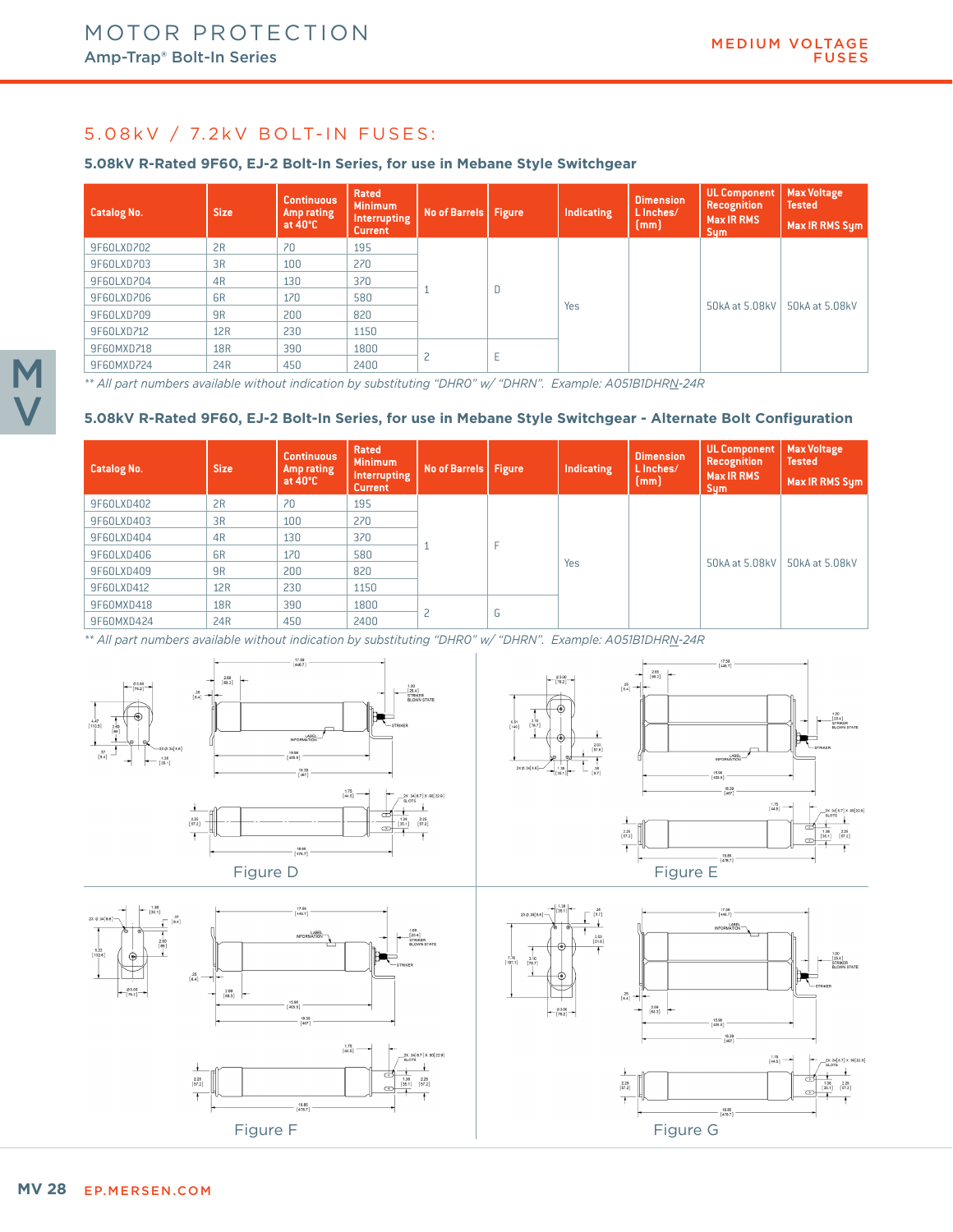# 5.08 k V / 7.2 k V BOLT-IN FUSES:

#### **5.08kV R-Rated Amp-Trap Bolt-In Series, for use in Ampgard Switchgear**

| <b>Catalog No.</b> | <b>Size</b>    | <b>Continuous</b><br>Amp rating<br>at $40^{\circ}$ C | Rated<br><b>Minimum</b><br><b>Interrupting</b><br><b>Current</b> | <b>No</b><br>of<br><b>Barrels</b> | Fig. | Indicating | <b>Dimension</b><br>L Inches/<br>[mm] | UL Component<br><b>Recognition</b><br><b>Max IR RMS Sum</b> | <b>Max Voltage Tested</b><br>Max IR RMS Sym |
|--------------------|----------------|------------------------------------------------------|------------------------------------------------------------------|-----------------------------------|------|------------|---------------------------------------|-------------------------------------------------------------|---------------------------------------------|
| $A051B1DHRO - 2R$  | 2R             | 70                                                   | 200                                                              |                                   | Н    | $Yes**$    | 15.88<br>(403.2)                      | 50kA@5.08kV                                                 | 50kA@5.08kV                                 |
| $A051B1DHRO - 3R$  | 3R             | 100                                                  | 290                                                              |                                   |      |            |                                       |                                                             |                                             |
| $A051B1DHRO - 4R$  | 4R             | 130                                                  | 360                                                              |                                   |      |            |                                       |                                                             |                                             |
| $A051B1DHRO - 5R$  | 5R             | 150                                                  | 450                                                              |                                   |      |            |                                       |                                                             |                                             |
| $A051B1DHRO - 6R$  | 6 <sub>R</sub> | 170                                                  | 600                                                              |                                   |      |            |                                       |                                                             |                                             |
| $A051B1DHRO - 9R$  | 9R             | 200                                                  | 900                                                              |                                   |      |            |                                       |                                                             |                                             |
| A051B1DHR0-12R     | 12R            | 230                                                  | 1200                                                             |                                   |      |            |                                       |                                                             |                                             |
| A051B2DHR0-18R     | <b>18R</b>     | 390                                                  | 1500                                                             |                                   |      |            |                                       |                                                             |                                             |
| $A051B2DHRO - 24R$ | 24R            | 450                                                  | 2200                                                             | n                                 |      |            |                                       |                                                             |                                             |

*\*\* All part numbers available without indication by substituting "DHR0" w/ "DHRN". Example: A051B1DHRN-24R*





Figure H



**AT**